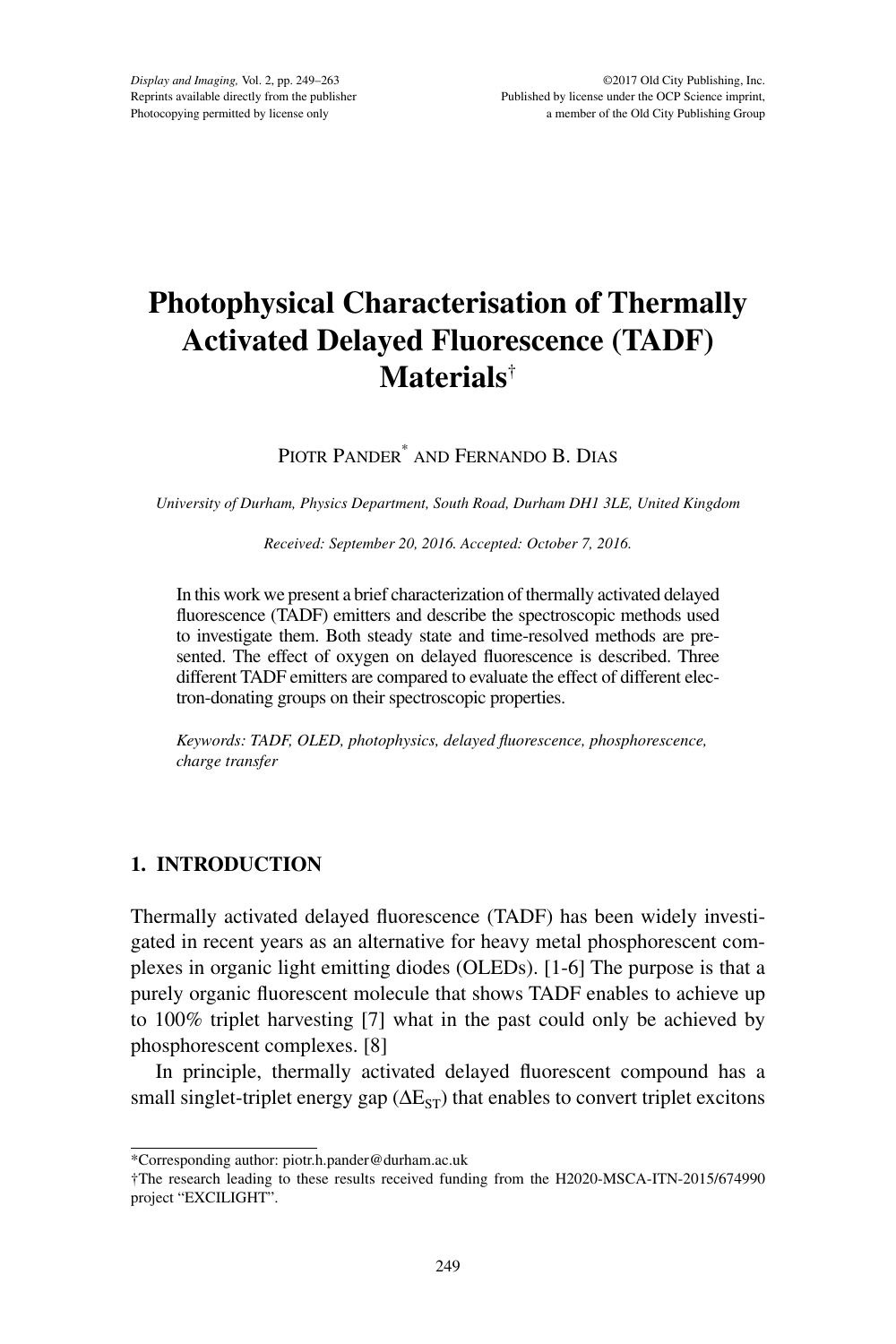

FIGURE 1 Schematic diagram of triplet harvesting in TADF OLED emitter under electrical excitation.

into singlet excitons only with aid of thermal energy. [1-7] Therefore, under electrical excitation of the molecule, both the 75% of triplet excitons and 25% of singlet excitons that are generated in an OLED can be harvested by a TADF emitter. [1-7] As a result the external quantum efficiency (EQE) that for a conventional fluorescent OLED is limited to  $\approx$  5% can be increased by the use of a TADF emitter up to  $\approx 20\%$ . [1,2,9]

Triplet recycling achieved in TADF emitters results in a specific behavior that fluorescence arrives in two waves. The first one that comes originally from a singlet state is called prompt fluorescence due to its short lifetime. The second one that originates from the lowest triplet state and due to spin-forbidden nature of the triplet-singlet transition, the emission, which is called a delayed fluorescence, has relatively long lifetime (please see FIGURE 1). [1-7,9]

The growing number of currently known efficient TADF OLED emitters shows how big is demand for such kind of molecules. The number of reported molecules is big and still increasing, however not very much is known about all the processes that are involved into TADF. Scientists are still discovering the TADF phenomenon with the use of photophysical methods. In this work we present a basic description on how the photophysical investigation of a typical TADF molecule can be performed by the use of steady-state and time-resolved spectrofluorimetry.

# **2. EXPLANATION OF TADF MECHANISM**

Thermally activated delayed fluorescence is a process that involves triplet states. Regardless of how the molecular population is excited: electrically or photonically, triplet states are always formed. In electrical excitation, due to spin statistics, the population of triplets is formed initially. Under photoin-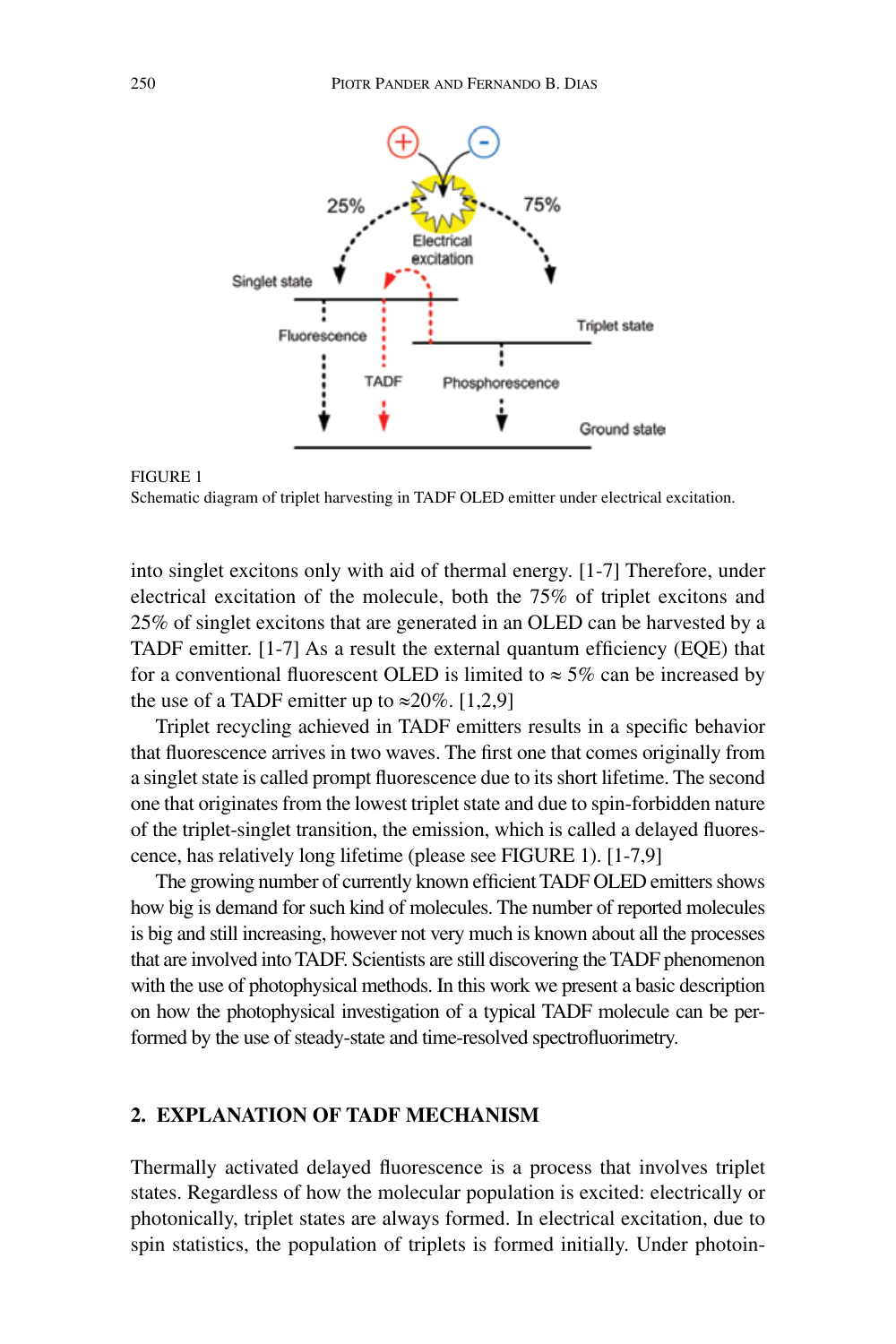

Explanation of TADF mechanism. Reverse intersystem crossing (RISC) is crucial to observe TADF.  $S_1$  – lowest singlet excited state;  $T_1$  – lowest triplet excited state;  $S_0$  – ground state; F – fluorescence; PH – phosphorescence; IC – internal conversion (non-radiative decay); ISC – intersystem crossing; RISC – reverse intersystem crossing;  $\Delta E_{ST}$  – singlet-triplet energy splitting.

duced excitation only singlet states are produced and some of them relax to the triplet state by intersystem crossing (see FIGURE 2).

The main feature of a TADF molecule is that its singlet-triplet energy gap is narrow. When the gap is small enough, the triplet state, through reverse intersystem crossing, can be converted into a singlet state only by the use of thermal energy from the surrounding. When the excited molecule achieves the singlet state it usually very quickly relaxes by radiative or non-radiative way (internal conversion). The radiative relaxation in this case is called a delayed fluorescence since the reverse intersystem crossing that is involved into the process is also rather slow. Reverse intersystem crossing (RISC) as well as intersystem crossing (ISC) are spin-forbidden processes and their rate constants are much smaller than the rate constant of singlet radiative relaxation (fluorescence). Radiative (phosphorescence) and non-radiative (internal conversion) relaxation of the triplet state are processes that compete with RISC. Phosphorescence is also spin-forbidden, therefore its rate constant is very small and, at room temperature, significantly lower than that of RISC in a typical TADF emitter. [1-7,9-14]

The singlet and triplet energy are given by equations (2.1) and (2.2) where  $E_{HOMO}$  and  $E_{LUMO}$  are the energy of HOMO and LUMO level respectively and J is the spin exchange energy. Therefore the energy difference between singlet and triplet state is 2J (2.3). The key to obtain small  $\Delta E_{ST}$  is to reduce the spin exchange energy – this is achieved by separation of frontier molecular orbitals.

$$
E_S = E_{HOMO} - E_{LUMO} + J \tag{2.1}
$$

$$
E_T = E_{HOMO} - E_{LUMO} - J \tag{2.2}
$$

$$
\Delta E_{ST} = E_S - E_T = 2J\tag{2.3}
$$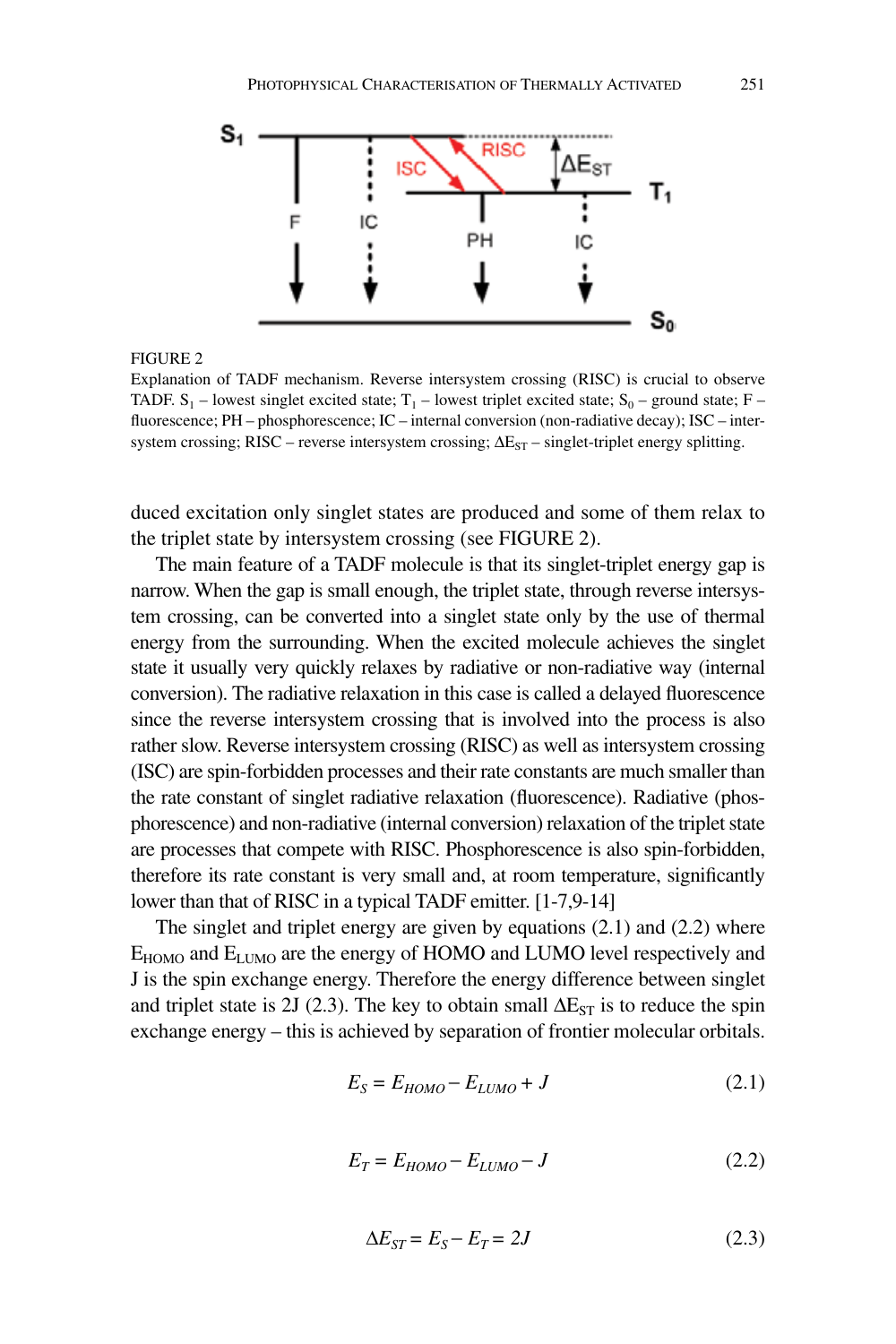

FIGURE 3

Compounds investigated in this article. The materials presented were described in previous works. [3,7] TAPC was purchased from Sigma Aldrich.

As mentioned in the previous paragraph, to achieve a small  $\Delta E_{ST}$  in a molecule the HOMO and LUMO must be separated from each other. To obtain this effect, the donor-acceptor structure is used. [1-7,9-16] With such a donoracceptor structure the HOMO is placed mostly on the donor, whereas LUMO mostly over the acceptor part. It means usually that the dipole moment of the molecule is different in ground and excited state. Excited state of a molecule with such a different dipole moment is called a charge transfer (CT) state since the electron density is partially transferred from the donor to the acceptor part. [7]

# **3. EXPERIMENTAL STUDIES OF TADF MOLECULES**

The experimental study was performed on different types of donor-acceptordonor (D-A-D) molecules that show TADF (CbAz, DPAAz, PhxAz) in solid film or in solution (DPA-DTO1). One molecule was shown as an example of a TTA (*Triplet-Triplet Annihilation*) emitter (DPA-DTO2). The other two molecules: Cb-DTO and TAPC form an exciplex in a solid-state blend. The detailed study of all presented compounds can be found in cited literature. [3,7,10]

# **3.1. Solvatochromism of fluorescence in donor-acceptor molecules**

Since most of the known TADF emitters are donor-acceptor molecules, the charge transfer (CT) excited state and its energy is of vital importance. The donor-acceptor molecule that forms a charge transfer state in polar media shows a broad and featureless emission, whereas in non-polar media a narrow and usually resolved emission is observed. Charge transfer excited state is a state where the dipole moment of the molecule is significantly larger in excited state than in the ground state. Therefore polar media, like ethanol, tetrahydrofuran and other polar solvents favor the CT state, lowering its energy – the charge transfer emission spectrum will therefore shift to longer wavelengths with increasing solvent polarity. It was also observed that the CT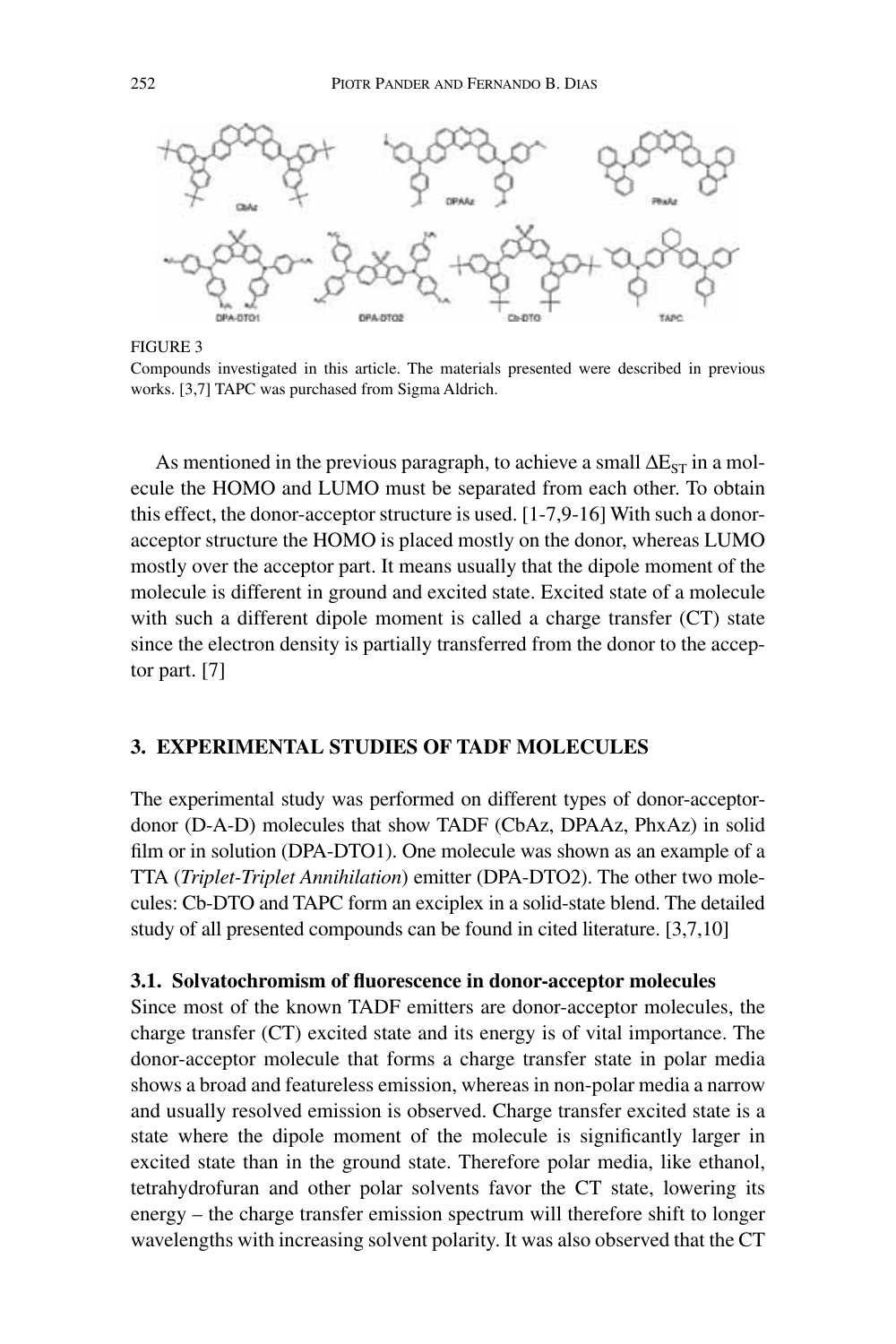

Solvatochromic effect on the photoluminescence spectrum of donor-acceptor-donor (D-A-D) molecules. The broad and featureless emission observed in THF indicates charge transfer origin, whereas in cyclohexane fluorescence has a localized character. [3]

emission can be quenched in some polar media if the compound presents strong charge transfer character. CT emission is also commonly observed in solid films of TADF compounds dispersed in OLED host matrices. [2-6]

The CT state has a very small  $\Delta E_{ST}$  that is usually difficult to measure. [7,10,11] The energy of the CT state is strongly environment-dependent, therefore when the charge transfer state becomes the lowest singlet state, it will decrease the  $\Delta E_{ST}$  gap which is usually desired. [1-3,7,9]

## **3.2. Effect of the oxygen on fluorescence intensity**

Since TADF emission comes originally from a triplet state, therefore any process that affects the triplet state population will also affect the intensity and lifetime of TADF. Triplet oxygen from air interacts with triplet states of molecules quenching them. Therefore in both liquid and solid samples (only in air-permeable materials) the TADF emission can be observed only in oxygen-free conditions, whereas in air-equilibrated conditions delayed fluorescence is not observed or its intensity and lifetime is significantly reduced. In consequence, reliable characteristics of TADF materials must include experiments in air-free conditions.

In particular, solid samples like those prepared with a use of a polymer matrix (polystyrene, Zeonex<sup>®</sup>, etc.) can be degassed using a vacuum pump, whereas solutions must be degassed using nitrogen/argon bubbling or with several freeze / thaw cycles in a special degassing cuvette. [1-7,9- 18] The difference in fluorescence intensity between air-equilibrated and degassed conditions can be low or very high regarding on the contribution of delayed fluorescence in overall steady-state emission. [12] The assumption that delayed fluorescence is totally quenched in an air-equilibrated solution is usually correct, therefore the steady-state fluorescence measured in those conditions can be attributed to prompt fluorescence, whereas the sum of prompt fluorescence (PF) and TADF is observed after removal of oxygen. The degassing experiment is the easiest way to confirm the presence of delayed fluorescence or more strictly, emission with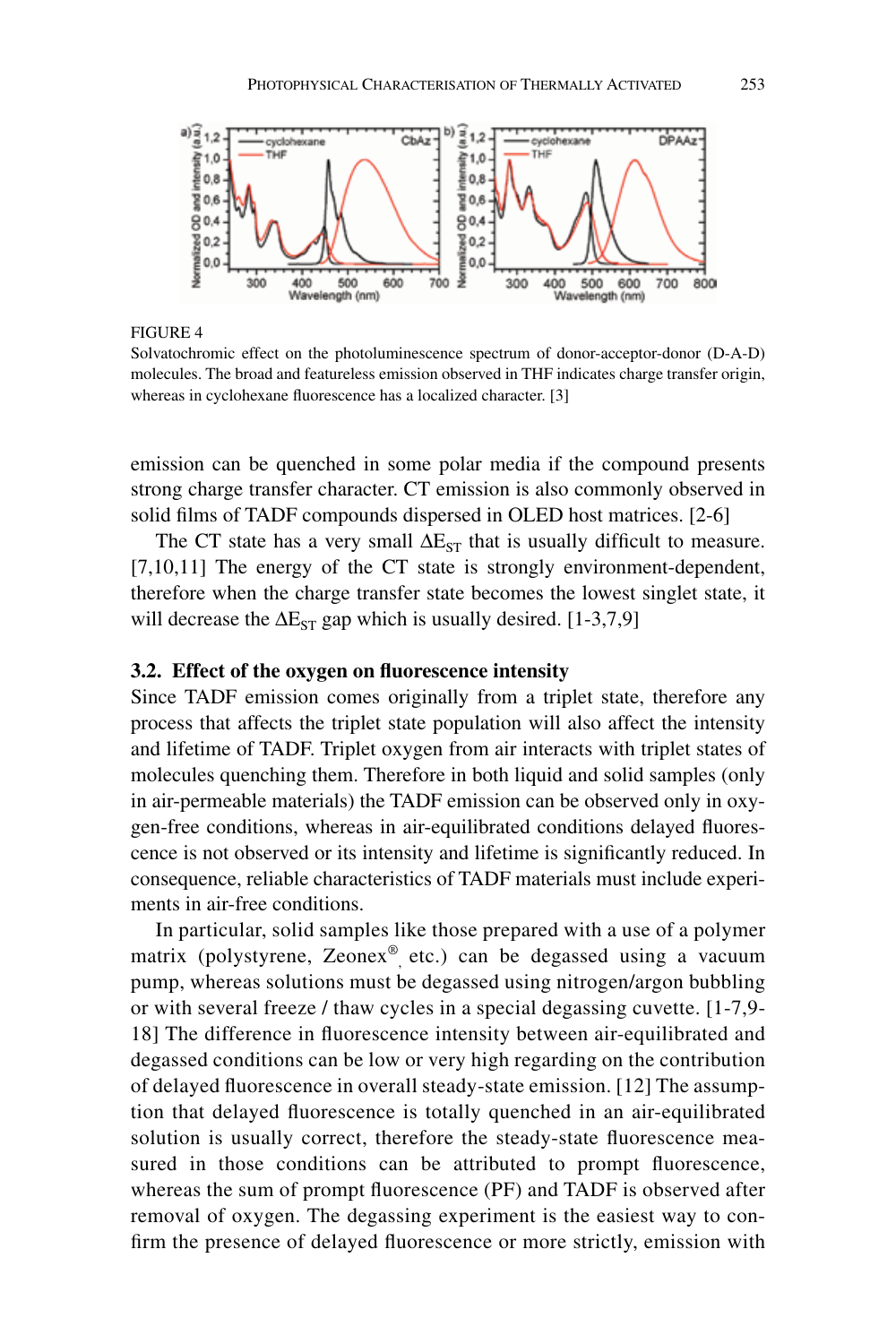

Effect of oxygen on steady-state emission of a TADF emitter in cyclohexane solution. Oxygen quenches the most of delayed fluorescence, therefore this experiment enables to estimate the contribution of TADF in steady-state photoluminescence.

an origin in a triplet state, and to determine the lowest limit for its contribution to overall emission.

# **3.3. Fluorescence decay**

The fluorescence decay of a TADF emitter in a degassed solution or a solid film under vacuum consists of two species: prompt fluorescence and delayed fluorescence. Whereas the prompt fluorescence lifetime usually varies in a range of 1-100 ns as for normal fluorescence, the delayed fluorescence has a lifetime of typically 1 µs to 100 ms. [1-7,9-18] Prompt fluorescence lifetime and intensity change only slightly upon temperature with longer lifetime and higher intensity at low temperatures due to suppressing of the non-radiative decay pathways. Delayed fluorescence is at this point strongly dependent upon temperature and both intensity and lifetime change with temperature. Both the intensity and lifetime of TADF follow the Arrhenius-type kinetics (3.1) which is a result of Boltzmann's singlet and triplet state thermal equilibrium. [7,11,13] There can be also drawn a relation between steady state intensity  $(I_{\rm ss}^{\rm TADF})$  of TADF and temperature which, after joining the equations (3.1) and (3.2), gives an equation identical to the Arrhenius equation (3.3). [7,11,13] For more details please see section 3.5.

In a typical TADF emitter a strong delayed fluorescence is observed at room temperature and no phosphorescence can be noticed, whereas upon



### FIGURE 6

Photoluminescence decay of TADF emitters in a rigid Zeonex® matrix at 300 K and at 80 K. PF – prompt fluorescence; DF – delayed fluorescence; PH – phosphorescence. [3]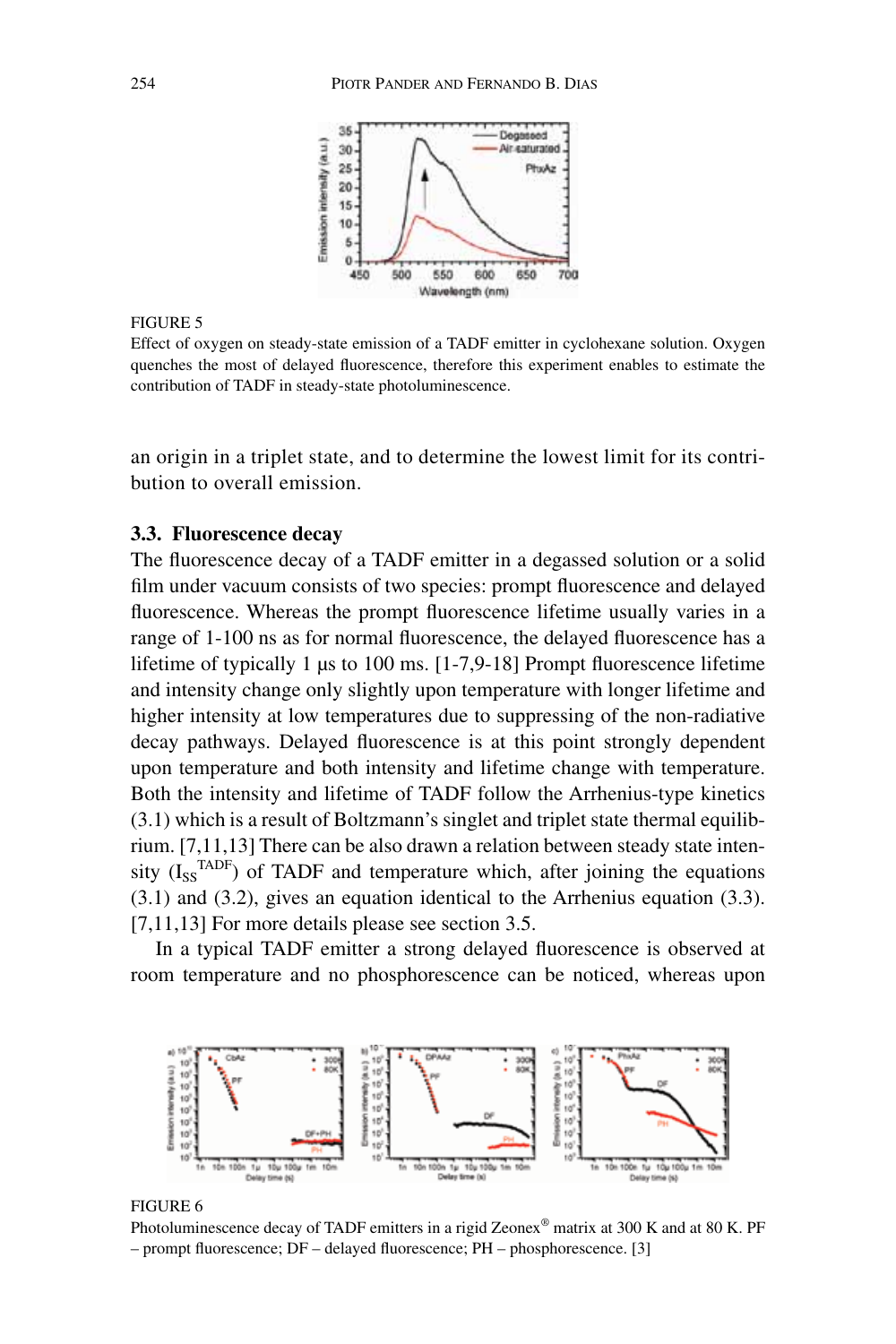

FIGURE 7 Time-resolved spectra of TADF emitters dispersed in a Zeonex® matrix, 300 K. [3]

decreasing temperature the amount of TADF decreases and the phosphorescence starts to be observed. At sufficiently low temperatures such as around 77K (liquid nitrogen) the TADF is not usually observed and now the phosphorescence dominates. When the  $\Delta E_{ST}$  is very small the thermal energy at 77K is still sufficient to allow triplet-singlet up-conversion of excitons.

### **3.4. Time-resolved spectra**

The principle of TADF is that the spectrum of prompt and delayed fluorescence are identical because the emission arises from the same singlet excited state. This statement is generally correct in all cases. However, in some cases and especially when a sensitive gated iCCD camera is used, some changes in time-resolved spectra are observed. [2,3,10,11] This also shows that investigation of TADF emitters only with a time-correlated single photon counting (TCSPC) equipment is insufficient and gives only the information about the lifetime of the delayed fluorescence without the information about changes in the photoluminescence spectrum.

There are several reasons for changes in the spectra depending on the form of the sample (solid or liquid). In some cases the prompt fluorescence can be blue-shifted or another emission band can be observed at very early times after excitation. [2] The mentioned emission arises usually from the donor or the acceptor of the D-A molecule. Red- or blue-shifting of the emission with time can also be observed and may be caused by the presence of conformers that have slightly different energy levels. Shifting of the time-resolved emission spectra is also observed in exciplexes where it can be explained by random distribution of donor and acceptor molecules in a solid film. [10,11] Donor and acceptor molecules in an exciplex blend are distributed randomly therefore upon excitation a whole distribution of excited states is formed with different energy and photoluminescence lifetime.

# **3.5.** Determination of  $\Delta E_{ST}$  and  $E_a^{TADE}$

Since TADF mechanism involves RISC from the lowest triplet level to the lowest singlet level, the energy of those states is crucial to understand the whole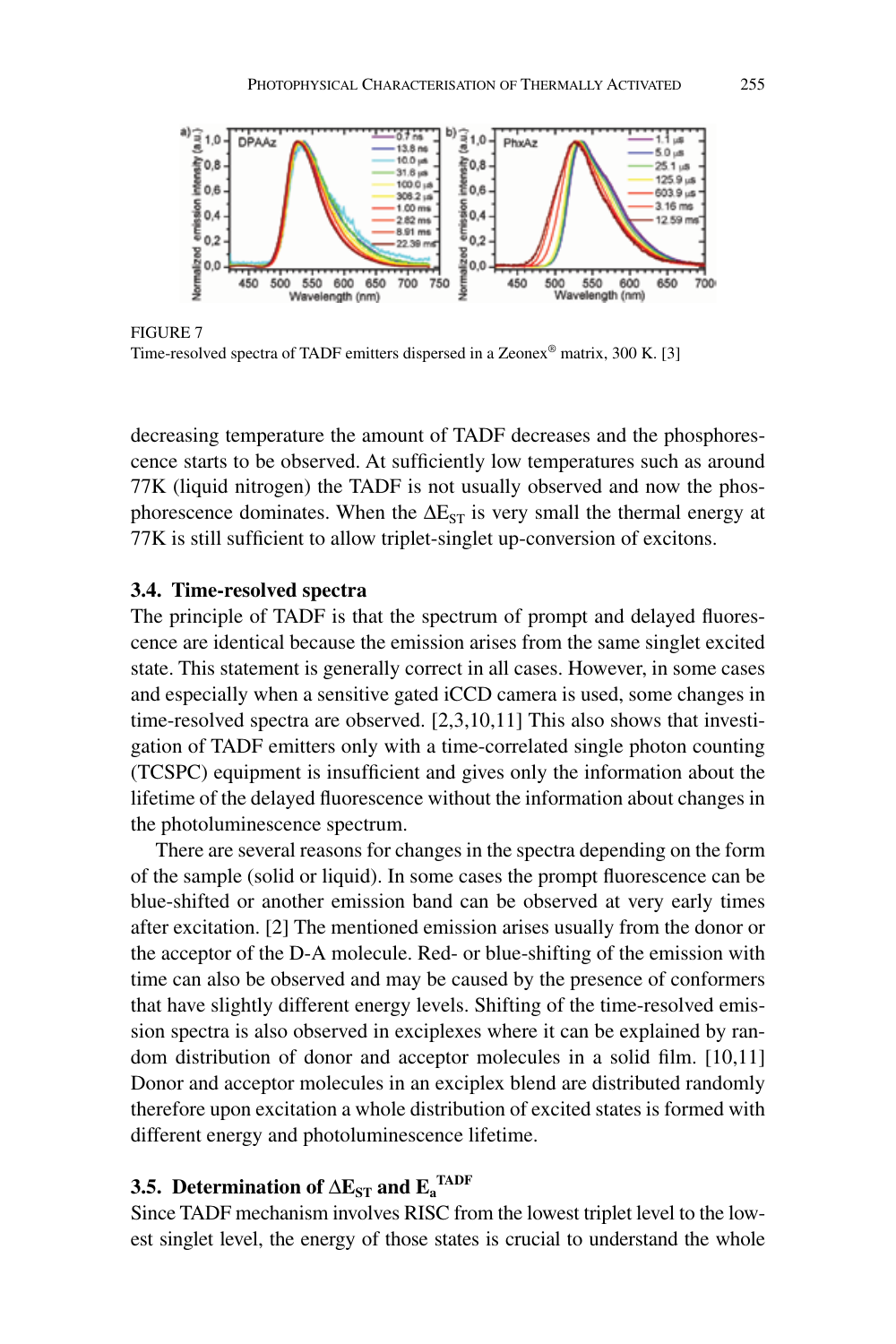process.  $\Delta E_{ST}$  is the most important parameter describing a TADF molecule that determines the lifetime of delayed fluorescence as well as the DF/PF (delayed fluorescence / prompt fluorescence) ratio. In general, with lowering of the  $\Delta E_{ST}$  the DF lifetime becomes shorter and the DF/PF ratio increases. The most efficient TADF-based OLEDs reported use low  $\Delta E_{ST}$  TADF materials as emitters. [1-6,9]

 $\Delta E_{ST}$  is drawn directly from prompt fluorescence and phosphorescence spectra as a difference of the energy of the lowest singlet  $E_{S1}$  and triplet  $E_{T1}$ excited states (2.3). There are two main methods for estimating the excited state energy: from *onset* and from *maximum*. There are several advantages and disadvantages of those methods which are not to be discussed in this article. It can be noted that in case of low  $\Delta E_{ST}$  materials ( $\approx 0.01$  eV) it is vital to cool down the sample to a very low temperature  $(4-20 K)$  to observe phosphorescence since at the temperature of liquid nitrogen (77 K) TADF is still present. What is more, in compounds with a small  $\Delta E_{ST}$  the fluorescence and phosphorescence spectra are almost indistinguishable. [15,16] It is also worth to mention that the phosphorescence of TADF emitters, can have its origin in donor's or acceptor's triplet level (depending on which triplet level is the lowest). In this case the phosphorescence spectrum is identical to the phosphorescence of a single donor or acceptor molecule in the same conditions. [2,3,12,14]

Since reverse intersystem crossing is a process with activation energy, the RISC rate constant is dependent upon temperature and this relation can be described by the Arrhenius equation (3.1). Estimation of the activation energy of TADF is more difficult and requires measurement of lifetime or intensity of delayed fluorescence in wide range of temperatures. That requires a gated camera to integrate only the delayed emission or a TCSPC equipment coupled with a cryostat. The  $E_a^{\text{TADE}}$  can be drawn from Arrhenius plot where DF intensity (3.3) or k<sub>RISC</sub> (3.4, 3.5) is plotted against  $T<sup>1</sup>$ , where k<sub>RISC</sub> is the delayed fluorescence rate constant and T temperature. [7,13] Usually the  $E_a^{\text{TADF}}$  is close to  $\Delta E_{ST}$  but very often the values stay in relation  $\Delta E_{ST} \ge E_a^{\text{TADF}}$ .  $[3a,7]$  The equation  $(3.3)$  is a result of joining equations  $(3.1)$  and  $(3.2)$ . It must be noted that equations (3.2) and (3.3) are presented in a simplified form which is correct only in the temperature region where Arrhenius plot is linear (please see FIGURE 8). Equation (3.5) is shown in a simplified form, where  $\Phi_{\text{DF}} >> \Phi_{\text{PF}}$  and therefore  $\Phi_{\text{RISC}} \approx 1$  in equation (3.4). These are the conditions that describe an ideal TADF emitter in case of application in OLED devices, such emitters have already been shown. [1,2] We can assume here also that respective quantum yields are proportional to integrals given there. Equations (3.1-3.5), along with their modified forms, have been presented elsewhere or drawn from the equations from there. [13]

$$
k_{RISC} = k_{ISC}^{-T} e^{\frac{-E_a}{RT}}
$$
 (3.1)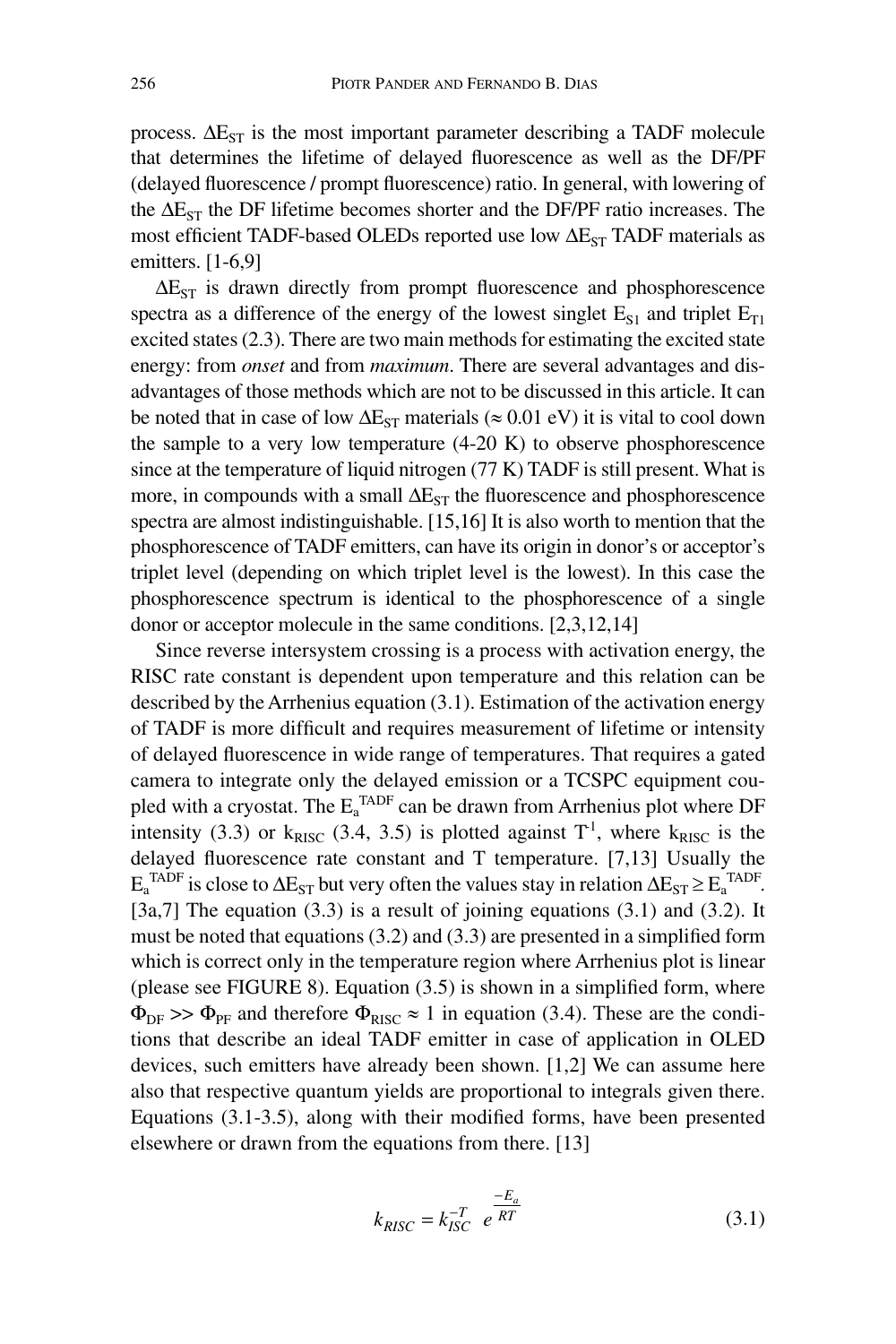$$
I_{SS}^{TADE} = f_{inst} k_{f0} \frac{T_0 k_{RISC}}{k_f k_{PH}}
$$
 (3.2)

$$
I_{SS}^{TADE} = f_{inst} k_{f0} \frac{T_0}{k_f k_{PH}} k_{ISC}^{-T} e^{\frac{-E_a}{RT}}
$$
(3.3)

$$
k_{RISC} = \frac{\Phi_{RISC}}{\tau_{TADF}} \frac{\Phi_{PF} + \Phi_{DF}}{\Phi_{PF}}
$$
(3.4)

$$
k_{RISC} = \frac{\int_{0}^{\infty} I_{TADF}(t)dt}{\int_{0}^{\infty} I_{PF}(t)dt} \frac{1}{\tau_{TADF}}
$$
(3.5)

Where:  $k_{RISC}$  – reverse intersystem crossing rate constant,  $s^{-1}$ ;  $k_{ISC}$ <sup>-T</sup> – intersystem crossing from upper triplet levels to lowest singlet level rate constant,  $s^{-1}$ ; E<sub>a</sub> – TADF activation energy, J mol<sup>-1</sup>; R – gas constant, J mol<sup>-1</sup> K<sup>-1</sup>; T – temperature, K<sup>-1</sup>; I<sub>SS</sub><sup>TADF</sup> – steady state intensity of TADF, a.u.;  $f_{inst}$  – instrumental factor, a.u.;  $k_{f0}$  – natural radiative decay rate constant,  $s^{-1}$ ;  $T_0$  – constant of integration, a.u.;  $k_f$  – fluorescence rate constant, s<sup>-1</sup>; k<sub>PH</sub> – phosphorescence rate constant, s<sup>-1</sup>;  $\tau_{TADE}$  – TADF lifetime, s;  $\Phi_{RISC}$  – reverse intersystem crossing yield, a.u.;  $\Phi_{PF}$  – prompt fluorescence quantum yield, a.u.;  $\Phi_{\text{DF}}$  – delayed fluorescence quantum yield, a.u.;  $I_{TADE}(t)$  – TADF time profile, a.u.;  $I_{PF}(t)$  – prompt fluorescence time profile, a.u.

In general, the calculation of  $E_a^{\text{TADF}}$  based on changes in the  $k_{\text{RISC}}$ constant (so based on the changes in the lifetime of delayed fluorescence) upon temperature are easy to do in solutions. Solution is an ideal medium because of its homogeneity, but solid-state samples also have to be considered, especially in OLED applications. Fluorescence decay of a solid film is very often multiexponential, therefore there is a distribution of DF lifetimes. In consequence, the method of calculating  $E_a^{\text{TADF}}$ based on the delayed fluorescence intensity is more useful and works in all cases. For more detailed information please refer to cited literature. [1,3,7,13]

As it is seen from the data provided, the activation energy of TADF is gained from the linear part of the Arrhenius plot (DF intensity vs.  $T<sup>1</sup>$ ). The equation (3.3) fits to the linear part of the plot. Usually, the non-radiative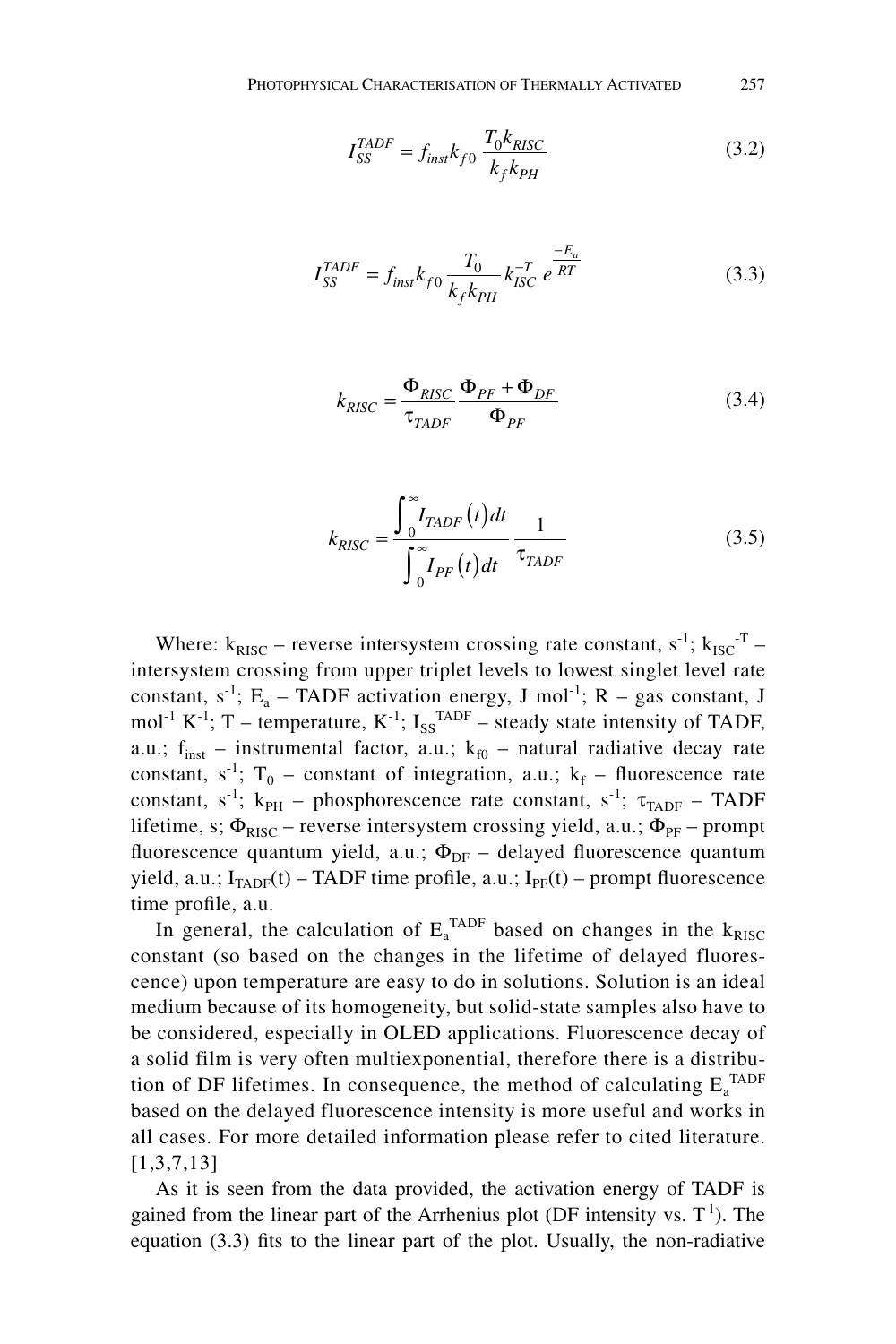

Prompt fluorescence, delayed fluorescence and phosphorescence spectra of investigated compounds. Temperature dependence of the delayed fluorescence in an Arrhenius plot. Recorded in Zeonex<sup>®</sup> matrix. Azine refers to the acceptor unit of all three presented compounds. [3]

decay process that affects triplet lifetime reduces the contribution of TADF in higher temperatures. Therefore to achieve strong TADF in an OLED device a host material that reduces the molecular motion and suppresses non-radiative decay is desired.

# **3.6. Power dependence of delayed fluorescence**

Thermally activated delayed fluorescence is an unimolecular process, therefore only one excited molecule in a triplet state is involved. However, in molecules with long triplet lifetime and relatively large  $\Delta E_{ST}$  the TADF may not be observed, but another phenomenon: triplet-triplet annihilation (TTA) is present. [7,13] TTA requires a direct contact of two molecules in a triplet excited state. So two triplet excited states can form one singlet excited state which can be observed as a delayed fluorescence. TTA is limited by diffusion rate, therefore it is also thermally activated. Since TTA is a bimolecular pro-



#### FIGURE 9

Power dependence of delayed fluorescence in ethanol for a TADF and a TTA emitter. Room temperature.[7]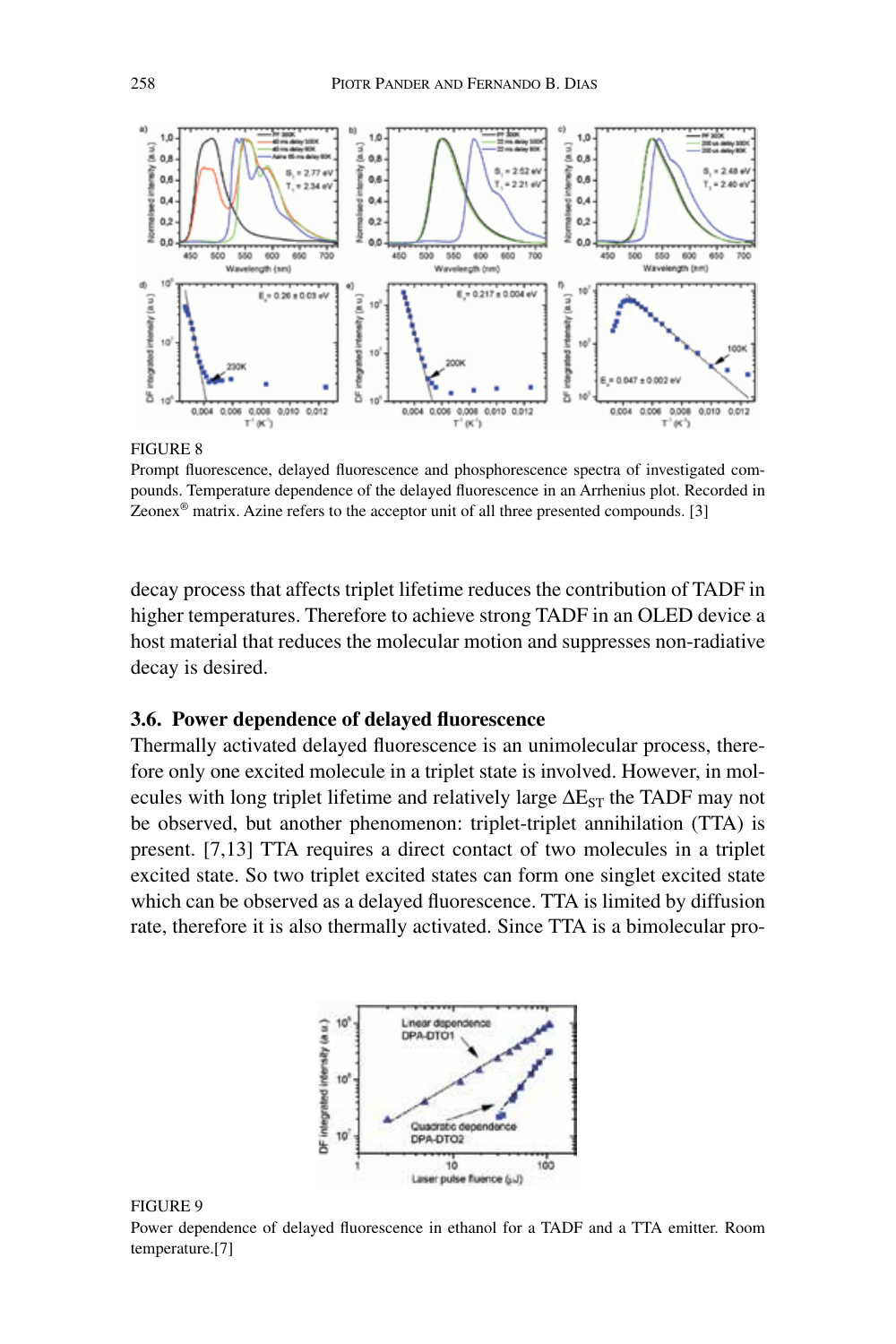| Compound<br>name | $\tau_{\rm PFL}$ $\rm ns^a$ | $\tau_{DE}$ ms <sup>b</sup> | $S_1/T_1$ , $eV^c$ | $\Delta E_{ST}$ , eV <sup>d</sup> | $E_a^{\text{TADF}}$ , $eV$ | Power<br>dependence <sup>f</sup> | $DF/PF$ ratio <sup>g</sup> |
|------------------|-----------------------------|-----------------------------|--------------------|-----------------------------------|----------------------------|----------------------------------|----------------------------|
| ChAz             | 3.3                         | 148                         | 2.77/2.34          | 0.43                              | $0.26 \pm 0.03$            | 1.24                             | 0.4                        |
| <b>DPAAz</b>     | 4.9                         | 73                          | 2.52/2.21          | 0.31                              | $0.217 \pm 0.004$          | 1.00                             | 3.8                        |
| PhxAz            | 10.2                        | $2.9 \cdot 10^{-2}$         | 2.48/2.40          | 0.08                              | $0.047 \pm 0.002$          | 1.08                             | 4.6                        |

TABLE 1 Properties of D-A-D TADF emitters in 1% Zeonex<sup>®</sup> films at 300 K. [3]

<sup>a</sup> Prompt fluorescence lifetime estimated from monoexponential decay fitting; <sup>b</sup> Averaged delayed fluorescence lifetime from biexponential fitting [11], note that delayed emission from CbAz is dominated by phosphorescence;  $cS_1$  – singlet,  $T_1$  – triplet energy measured from *onset* of the prompt fluorescence / phosphorescence spectra respectively; <sup>d</sup> Singlet-triplet energy gap; <sup>e</sup> TADF activation energy drawn from Arrhenius equation; <sup>f</sup> Exponent of the fitted power dependence of delayed fluorescence; note that measurement of CbAz was made at 370 K due to domination of phosphorescence at 300K; <sup>g</sup> Ratio between delayed fluorescence and prompt fluorescence steady state intensity.

cess its intensity is quadratically dependent upon excitation dose, whereas TADF has linear dependence. [7,13]

Power dependence experiment is a convenient way to reliably distinguish between TADF and TTA phenomena. TADF as a unimolecular process is linearly dependent upon excitation dose, whereas TTA is quadratically dependent. In some cases TTA and TADF can compete with each other so the power law is in between 1 and 2. [3]

# **4. STRUCTURE-PROPERTY RELATIONSHIP IN TADF EMITTERS**

Photophysical investigation of series of donor-acceptor molecules gives an opportunity to study the structure-property relationship of TADF parameters. ICT character and HOMO-LUMO separation increase with increasing electron-donating properties of donors when the same acceptor is used. [3] To exemplify that relationship a group of three molecules with carbazole, triphenylamine and phenoxazine donors was studied and the data are presented in the TABLE 1.

In general, the increase of ICT character decreases the  $\Delta E_{ST}$  and the  $E_a^{\text{TADF}}$  which is the consequence of better HOMO-LUMO separation. The lifetime of delayed fluorescence  $(\tau_{DF})$  decreases dramatically with decreasing  $\Delta E_{ST}$ , but prompt fluorescence lifetime ( $\tau_{PF}$ ) slightly increases. The delayed fluorescence / prompt fluorescence ratio increases upon decrease of  $\Delta E_{ST}$  due to lowering of the TADF energy barrier. CbAz with relatively wide  $\Delta E_{ST}$  shows a mixed contribution of TADF and TTA in delayed fluorescence and the phosphorescence is here also observed at room temperature. DPAAz has lower  $\Delta E_{ST}$  and shows pure TADF, as well as PhxAz which has very low  $\Delta E_{ST} = 0.08$  eV. The values of  $E_a^{TADF}$  are lower than  $\Delta E_{ST}$  It is also worth to mention that the highest EQE of an OLED device was achieved for PhxAz as an emitter in 10% PhxAz : CBP emissive layer. [3] This is the consequence of a low  $E_a^{\text{TADE}} \approx 0.02 \text{ eV}$  in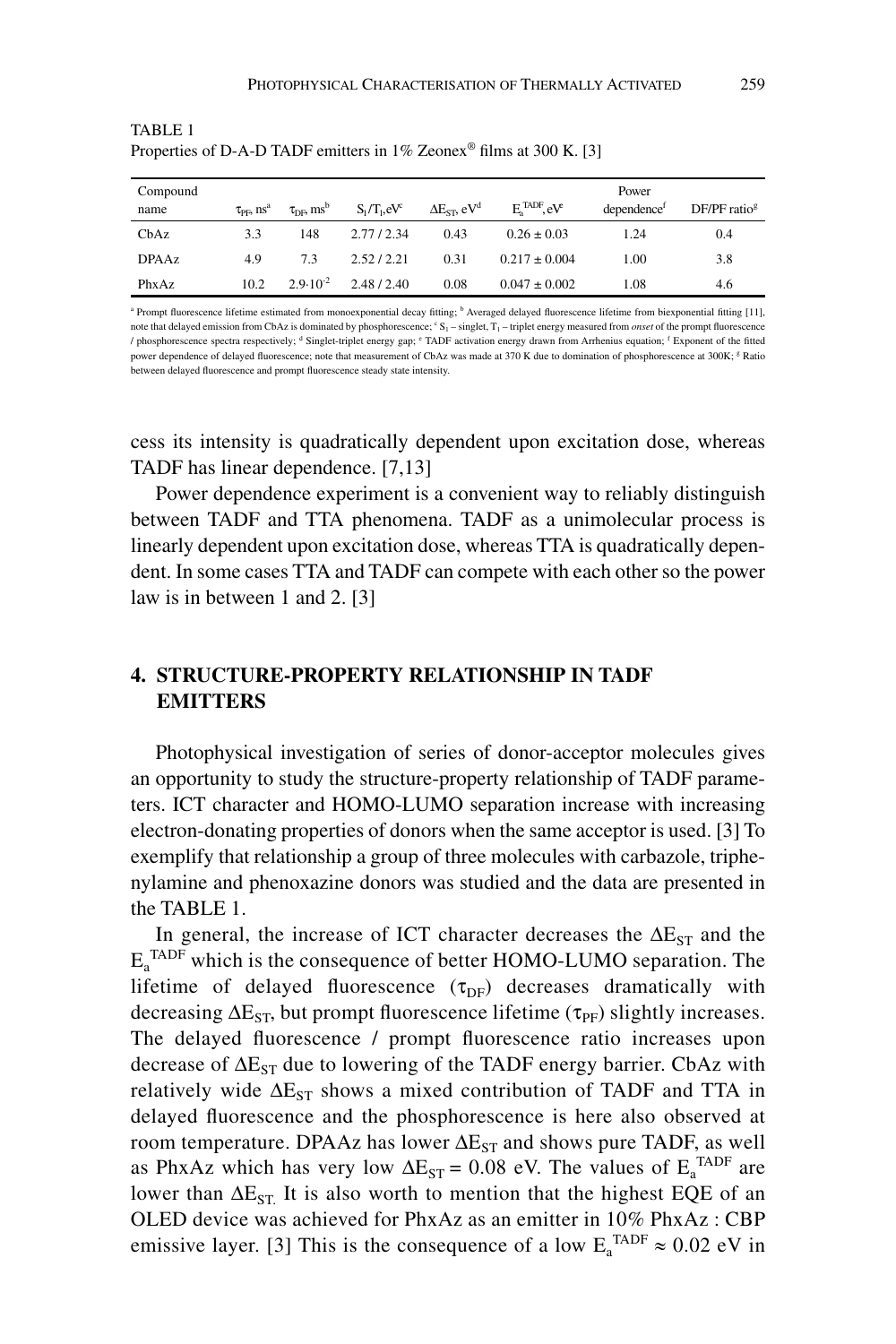

FIGURE 10

Time-resolved spectra (a) and photoluminescence decay (b) of an exciplex blend Cb-DTO : TAPC (30/70; w/w).

the OLED emissive layer that enables the reverse intersystem crossing (RISC) to be fast and very efficient.

# **5. EXCITON AND EXCIPLEX TADF EMITTERS: SIMILARITIES AND DISSIMILARITIES**

The major difference between an exciton and exciplex TADF emitter is that the first one is unimolecular and the second one is bimolecular. Although the chemical formulation and the possible modifications of exciplex layer are different than that of a unimolecular TADF emitter, the photophysical characterization is here very similar (FIGURE 10). [10,11,17,18] The donor-acceptor exciton TADF emitter consists of (sometimes several) donor and acceptor units that are connected in a way to achieve separation of HOMO and LUMO. In an exciplex blend donor and acceptor molecules are dispersed in a random way so there are all possible relative locations of donors and acceptors present. Unimolecular TADF emitter is more ordered since the D and A locations are determined by chemical bonds. That is also the reason why the time-resolved photoluminescence study of an exciplex is more complicated than that of a unimolecular emitter. [10,11] Recent studies have shown that mechanism of efficient TADF is identical for exciplex and exciton emitters. [19,20]

As the exciplex emitter has similar photophysical properties to the exciton emitter all the measurements described above that are made with a solid film can be applied to an exciplex blend. The measurements in liquid state, however possible, are performed rarely because formation of an exciplex requires a contact of two different molecules (from which one is in excited state and another in ground state), which is more likely to happen in a blend containing only donor and acceptor rather than in a diluted solution of those materials.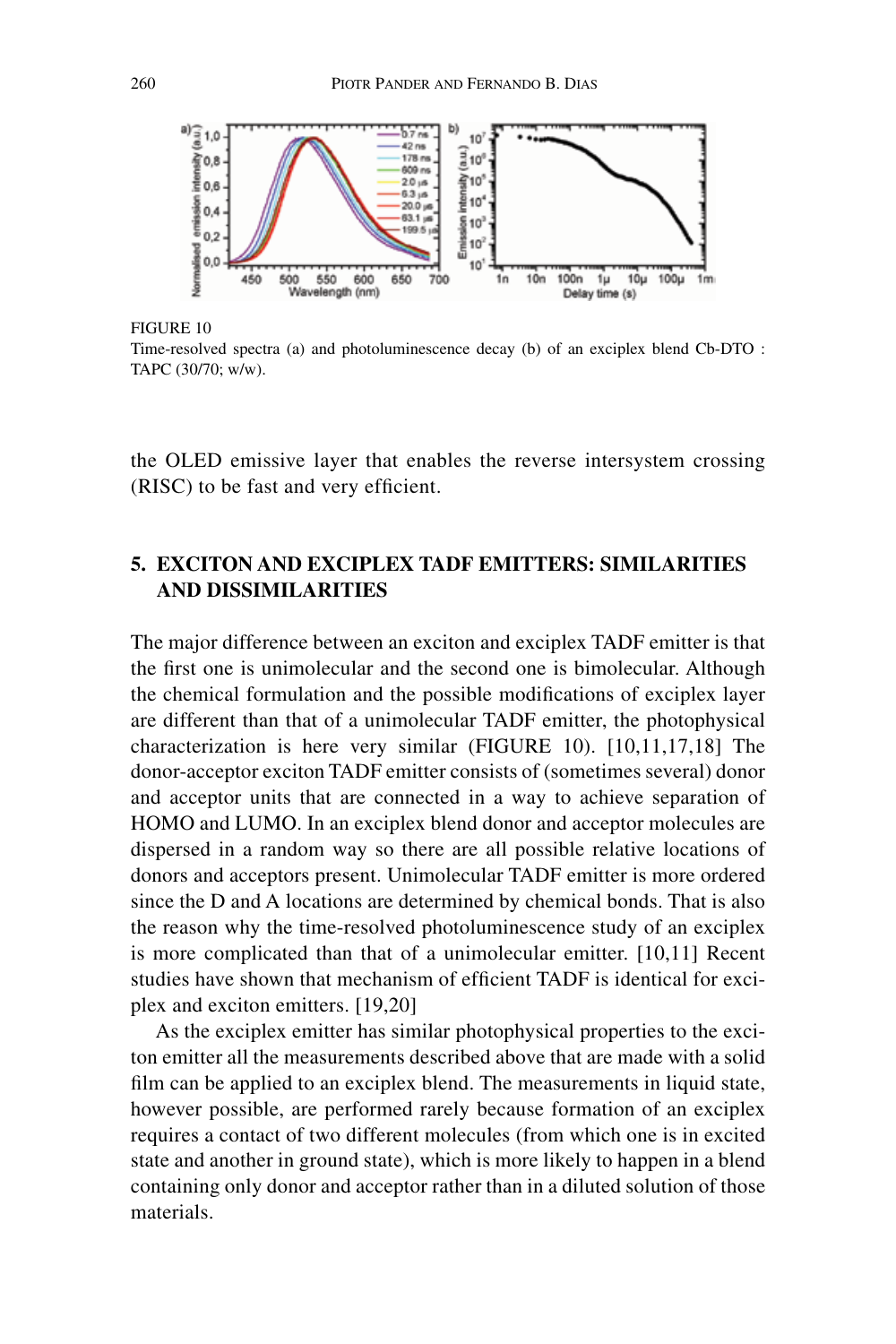More detailed study of the presented exciplex blend (see FIGURE 10) can be found elsewhere. [10]

# **6. CONCLUSIONS**

A brief and general description of TADF has been shown as well as the methods used to investigate the TADF phenomenon in solid and liquid state for exciton and exciplex emitters. It is clear that the close photophysical study is recommended to understand and describe the processes regarding delayed fluorescence molecules reliably. Some of the methods described in the article do not require any additional equipment and can be done with a regular fluorometer, however most of them require substantial modifications of the equipment or specialized tools like cryostats and degassing cuvettes. This study is only a general description and every case has to be considered independently. It is recommended to check the references below for more details.

# **7. ACKNOWLEDGMENT**

P.P. thanks to European Union for financial support from H2020-MSCA-ITN-2015 / 674990 EXCILIGHT grant. The authors would like to acknowledge Prof. Youhei Takeda and Prof. Martin Bryce, who kindly provided materials used in this work.

# **REFERENCES**

- [1] Uoyama H., Goushi K., Shizu K., Nomura H., Adachi C. (2012). Highly efficient organic light-emitting diodes from delayed fluorescence. *Nature*, **492**, 234.
- [2] Nobuyasu R.S., Ren Z., Griffiths G.C., Batsanov A.S., Data P., Yan S., Monkman A.P., Bryce M.R., Dias F.B. (2016). Rational Design of TADF Polymers using a DA Monomer with Enhanced TADF Efficiency induced by the Energy Alignment of Charge Transfer and Local Triplet Excited States. *Adv. Optical Mater.*, **4**, 597.
- [3] Data P., Pander P., Okazaki M., Takeda Y., Minakata S., Monkman A.P. (2016). Dibenzo[a,j]phenazine-Cored Donor–Acceptor–Donor Compounds as Green-to-Red/ NIR Thermally Activated Delayed Fluorescence Organic Light Emitters. *Angew. Chem. Int. Ed.*, **55**(19), 5739.
- [4] Hirata S., Sakai Y., Masui K., Tanaka H., Lee S.J., Nomura H., Nakamura N., Yasumatsu M., Nakanotani H., Zhang Q., Shizu K., Miyazaki H., Adachi C. (2015). Highly efficient blue electroluminescence based on thermally activated delayed fluorescence. *Nat. Mater.*, **14**, 330.
- [5] Kim M., Jeon S.K., Hwang S.-H., Lee J.Y. (2015). Stable Blue Thermally Activated Delayed Fluorescent Organic Light-Emitting Diodes with Three Times Longer Lifetime than Phosphorescent Organic Light-Emitting Diodes. *Adv. Mater.*, **27**, 2515.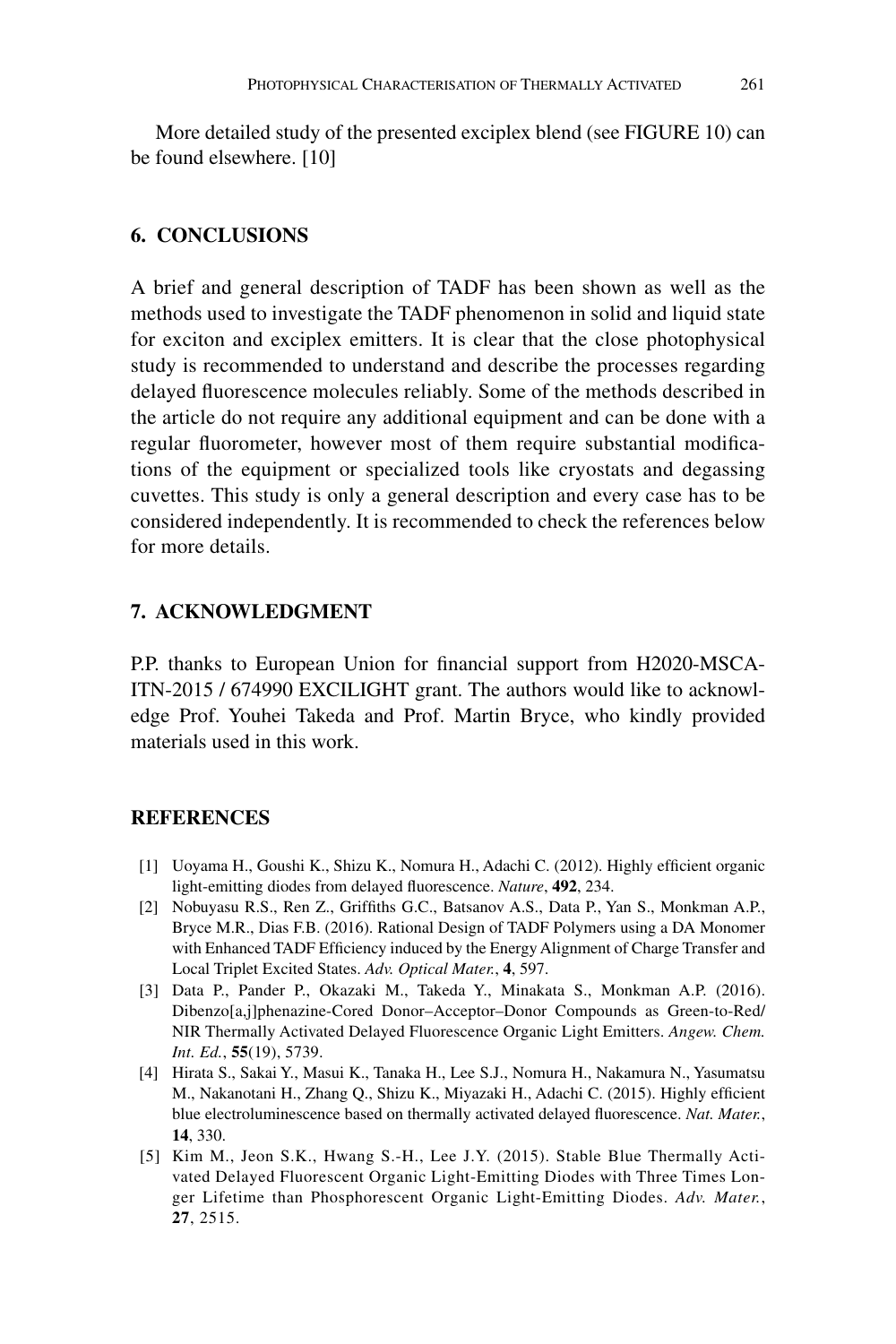- [6] Tao Y., Yuan K., Chen T., Xu P., Li H., Chen R., Zheng C., Zhang L., Huang W. (2014). Thermally Activated Delayed Fluorescence Materials Towards the Breakthrough of Organoelectronics. *Adv. Mater.*, **26**, 7931.
- [7] a) Dias F.B., Bourdakos K.N., Jankus V., Moss K.C., Kamtekar K.T., Bhalla V., Santos J., Bryce M.R., Monkman A.P. (2013). Triplet Harvesting with 100% Efficiency by Way of Thermally Activated Delayed Fluorescence in Charge Transfer OLED Emitters. *Adv. Mater.*, **25**, 3707; b) Moss K.C., Bourdakos K.N., Bhalla V., Kamtekar K.T., Bryce M.R., Fox M.A., Vaughan H.L., Dias F.B., Monkman A.P. (2010). Tuning the intramolecular charge transfer emission from deep blue to green in ambipolar systems based on dibenzothiophene-*S*,*S*-dioxide by manipulation of conjugation and strength of the electron donor units. *J. Org. Chem.*, **75**, 6771.
- [8] Adachi C., Baldo M.A., Thompson M.E., Forrest S.R. (2001). Nearly 100% internal phosphorescence efficiency in an organic light-emitting device. *J. Appl. Phys.*, **90**, 5048.
- [9] Kaji H., Suzuki H., Fukushima T., Shizu K., Suzuki K., Kubo S., Komino T., Oiwa H., Suzuki F., Wakamiya A., Murata Y., Adachi C. (2015). Purely organic electroluminescent material realizing 100% conversion from electricity to light. *Nat. Commun.*, **6**, 8476.
- [10] Jankus V., Data P., Graves D., McGuinness C., Santos J., Bryce M.R., Dias F.B., Monkman A.P. (2014). Highly Efficient TADF OLEDs: How the Emitter–Host Interaction Controls Both the Excited State Species and Electrical Properties of the Devices to Achieve Near 100% Triplet Harvesting and High Efficiency. *Adv. Funct. Mater.*, **24**(39), 6178.
- [11] Graves D., Jankus V., Dias F.B., Monkman A.P. (2014). Photophysical Investigation of the Thermally Activated Delayed Emission from Films of m-MTDATA:PBD Exciplex. *Adv. Funct. Mater.*, **24**, 2343.
- [12] Ward J.S., Nobuyasu R.S., Batsanov A.S., Data P., Monkman A.P., Dias F.B., Bryce M.R. (2016). The interplay of thermally activated delayed fluorescence (TADF) and room temperature organic phosphorescence in sterically-constrained donor–acceptor charge-transfer molecules. *Chem. Commun.*, **52**, 2612.
- [13] a) Dias F.B. (2015). Kinetics of thermal-assisted delayed fluorescence in blue organic emitters with large singlet–triplet energy gap. *Phil. Trans. R. Soc. A* **373**, 20140447; b) Berberan-Santos M.N., Garcia J.M.M. (1996). Unusually strong delayed fluorescence of C70. *J. Am. Chem. Soc.* **118**, 9391; c) Baleizao C., Berberan-Santos M.N. (2007). Thermally activated delayed fluorescence as a cycling process between excited singlet and triplet states: application to the fullerenes. *J. Chem. Phys.* **126**, 204510; d) ; e) Parker C.A., Hatchard C.G. (1961). Triplet-Singlet Emission in Fluid Solutions, Phosphorescence of Eosin. *Trans. Faraday Soc.*, **57**, 1894.
- [14] Santos P.L., Ward J.S., Data P., Batsanov A.S., Bryce M.R., Dias F.B., Monkman A.P. (2016). Engineering the singlet–triplet energy splitting in a TADF molecule. *J. Mater. Chem. C*, **4**, 3815.
- [15] Sato K., Shizu K., Yoshimura K., Kawada A., Miyazaki H., Adachi C. (2013). Organic Luminescent Molecule with Energetically Equivalent Singlet and Triplet Excited States for Organic Light-Emitting Diodes. *Phys. Rev. Lett.*, **110**, 247401.
- [16] Tsai W.-L., Huang M.-H., Lee W.-K., Hsu Y.-J., Pan K.-C., Huang Y.-H., Ting H.-C., Sarma M., Ho Y.-Y., Hu H.-C., Chen C.-C., Lee M.-T., Wong K.-T., Wu C.-C. (2015). A versatile thermally activated delayed fluorescence emitter for both highly efficient doped and non-doped organic light emitting devices. *Chem. Commun.*, **51**, 13662.
- [17] Data P., Motyka R., Lapkowski M., Suwinski J., Jursenas S., Kreiza G., Miasojedovas A., Monkman A.P. (2015). Efficient p-phenylene based OLEDs with mixed interfacial exciplex emission. *Electrochim. Acta*, **182**, 524.
- [18] Data P., Kurowska A., Pluczyk S., Zassowski P., Pander P., Jedrysiak R., Czwartosz M., Otulakowski L., Suwinski J., Lapkowski M., Monkman A.P. (2016). Exciplex Enhancement as a Tool to Increase OLED Device Efficiency. *J. Phys. Chem. C*, **120**(4), 2070.